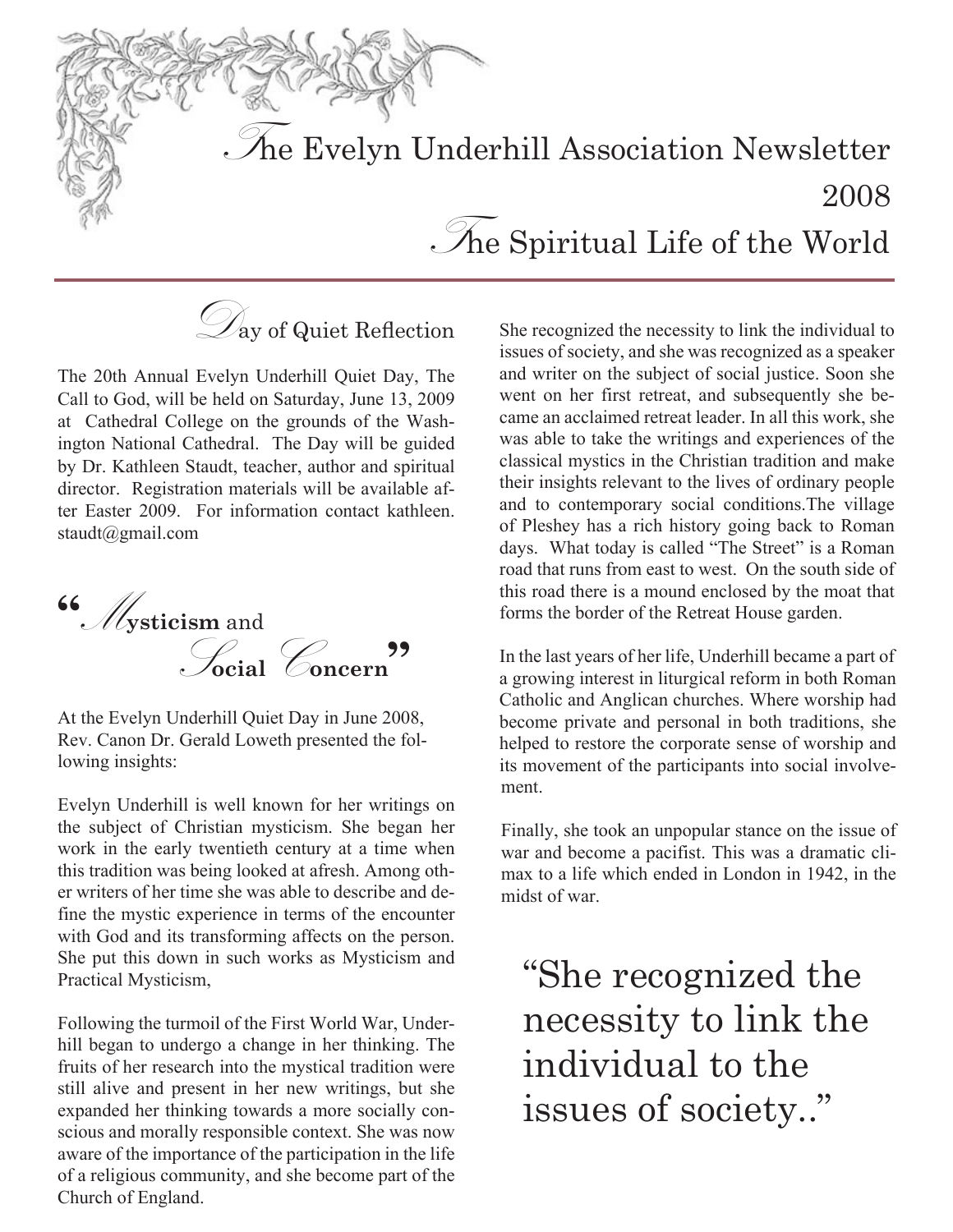

 PBS offers an article on Evelyn Underhill under its program "The Question of God: Other Voices." Go to www.pbs.org/wgbh/question of god/voices/ underhill.

The 2008 Evelyn Underhill Lecture in Christian Spirituality, "A Spirituality of the Second Half of Life," was given at Boston College on July 12th by the prolific author and spiritual guide, Kathleen Fischer.

Several of Underhill's books are available on line. See Practical Mysticism at www.gutenberg.org ; Mysticism at www.onlinebooks.library.penn.edu ; Life of the Spirit and the Life of To-day at www.ebooksread.com.

Dana Greene presented a workshop on Evelyn Underhill at the Green Bough House of Prayer, Adrian, GA.

Each year the Retreat House at Pleshey in Chelmsford, UK offers a retreat on Evelyn Underhill. For more information go to www.retreathousepleshey.com.





## **By Kathleen Henderson Staudt**

For many years now an important spiritual restingpoint in my life has been the annual day of quiet reflection in honor of Evelyn Underhill, sponsored by the Evelyn Underhill Association at the Washington National Cathedral. It is always held in mid-June, on a Saturday close to the day when the Episcopal Church calendar observes Evelyn's feast day, June 15. It is a beautiful time of year on the Cathedral close, usually with lovely weather, the roses blooming in the Bishop's Garden, quiet places to walk and pray on the grounds or in the Cathedral. Always the day has included several hours of communal silence, punctuated by a leader's reflections on some theme from the writings of this 20th century mystic, spiritual director and retreat leader.

Evelyn Underhill's gift to the Church may best be summarized by the title of one of her early books: Practical Mysticism: A Little Book for Normal People. The first book of hers that I really read was called Life as Prayer, a volume of occasional talks, now out of print. I keep returning to two essays in this volume. "The Spiritual Life of a Teacher," an address to church school teachers, seems to me to speak equally to the vocations of teacher and parent, two callings that I have always sought to weave together in my own life. "Life as Prayer," the title essay, speaks to the way that I have experienced the mystery of intercessory prayer, and prayer in community. More widely available is her little book The Spiritual Life, a series of radio addresses offered on the BBC in 1938. There she speaks of the connection between the call to the interior life and the Church's vocation to serve the needs of a suffering and broken world. Evelyn's writing invites people to adoration, communion and cooperation with God, and depicts prayer as an immersion in God's love, an activity natural to human beings formed in God's image, and an exciting journey. "The life of prayer," she writes, "is so great and various there is something in it for everyone. Or again, it is like that ocean of God in which St. Gregory said that elephants can swim and lambs can paddle. Even a baby can do something about it. No saint has exhausted its possibilities yet." ("Life as Prayer," p. 175)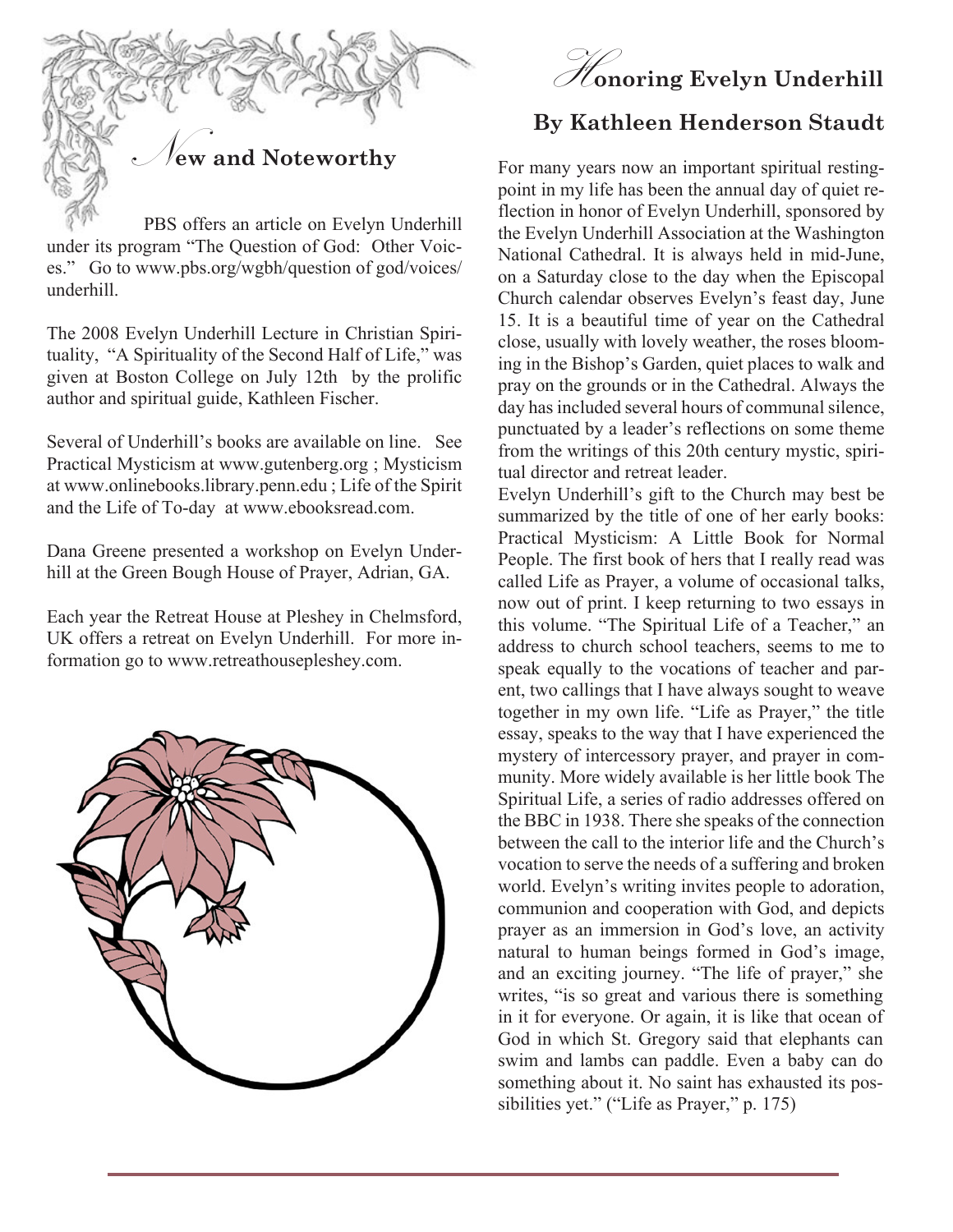In "The Spiritual Life of the Teacher", her wisdom extends not only to teachers but to mothers and fathers and mentors of all kinds:

"In one way or another, you are required to be pupilteachers, working for love. You must learn all the time, and give all the time; freely you have received, freely give. That is your Charter. Only do see to it that you fulfil the condition in which you can receive. The most up-to-date and efficient tap is useless unless the Living Water can come through and does come through."

#### Or again, further on:

"God is always coming to you in the sacrament of the present moment. Meet and receive Him then with gratitude in that sacrament; however unexpected its outward form may be." (Life as Prayer, 185) Here and elsewhere in her writing, this voice of quiet, grounded spiritual authority has named my experience. It is a joy to find in Evelyn an apparently "normal" person, an upper middle class, educated, married woman, like myself in some ways, whose work names and invites others into the depths of the life of prayer, grounded in what she describes elsewhere as "that deep place where the soul is at home with God."

Evelyn Underhill is best known for her fat scholarly book, Mysticism, published in 1911 and continuously in print since then. It has always seemed clear to me that her scholarly work on the mystics grew out of a deep need to integrate her own spiritual experience with an intellectual understanding of human psychology and religious experience. Throughout her writing, she insists that the experience of the great mystics of all traditions is actually an experience available to all human beings in some way or another, that the greatest mystics' experience differs from that of the rest of us "in degree, not in kind." Most important, the life of prayer is never separate from our daily work in the world. Rather, if it is healthy, prayer calls us to participate in some way in God's ongoing effort to heal and redeem all that is broken and hurting in the world. In "Life as Prayer," she writes of prayer as a "mysterious, and yet very practical, work":

"A real man or woman of prayer, then, should be a live wire, a link between God's grace and the world that needs it. In so far as you have given your lives to God, you have offered yourselves, without conditions, as transmitters of his saving and enabling life: and the will and love, the emotional drive, which you thus consecrate to God's purposes, can do actual work on supernatural levels for those for whom you are called upon to pray. One human spirit can, by its prayer and love, touch and change another human spirit; it can take a soul and lift it into the atmosphere of God. This happens, and the fact that it happens is one of the most wonderful things in the Christian life." (55)

I return often to Underhill's writing, fascinated by this intensely prayerful woman, who wrote articles, books, and letters of direction and led retreats at a time when there was no real category to describe her vocation. The voice that comes through her work reveals a personality that was consecrated, alive, ardent, joyful and very insistent, a strong personality, absorbed in the love of Christ, yet with a homey, conversational style that is engaging. I always feel that strength of personality among us when we gather for this Day of Quiet in Evelyn Underhill's honor. Though the meditations we hear are based on her work, ultimately the gathering is not only "about" her. Rather, in coming together we accept an invitation to enter the life of prayer in community.

Even though I usually have a leadership position now, that June quiet day has become for me a time of rerooting, reconnecting to my own deepening experience of God's presence in my life. It is a time to rest with others in what Evelyn somewhere calls "that deep place where the soul is at home with God."

Dr. Kathleen Henderson Staudt (Kathy) keeps the blog poetproph, works as a teacher, poet, spiritual director and retreat leader in the Washington DC area, and teaches courses in literature, theology and writing at Virginia Theological Seminary and the University of Maryland, College Park. She is the author of two books: At the Turn of a Civilisation: David Jones and Modern Poetics and Annunciations: Poems out of Scripture. This article first appeared in the June 2008 issue of The Episcopalian, www.episcopalcafe.com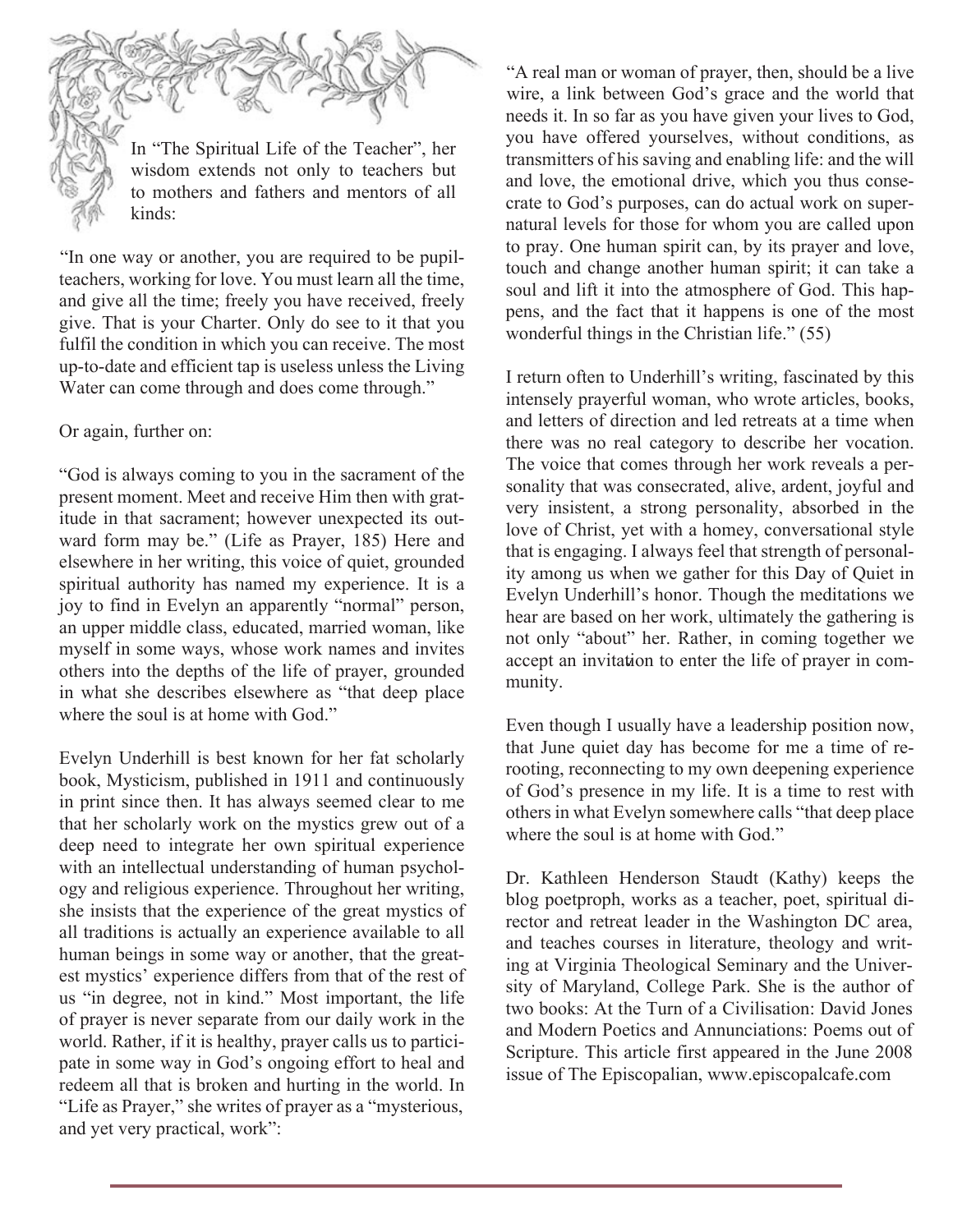

### **By Bishop Robert Morneau**

#### **Background:**

 Evelyn Underhill (December 6, 1875 – June 15, 1941) was a married lay-woman of the Anglican tradition. Her writings on mysticism, worship, and the spiritual life continue to influence individuals who are interested in the Christian tradition. Underhill wrote over thirty books, conducted retreats for laity and clergy, and was, like the rest of us, a struggling pilgrim seeking to understand and respond to the mystery we call God.

 One of her greatest legacies was the retrieval of the Christian mystics. Her study of and love for the writings of such individuals as St. John of the Cross, Julian of Norwich, and Meister Eckhart grounded Underhill in one of the richest dimensions of Christian spirituality.

 Although attracted to Catholicism and receiving spiritual direction from Baron Friedrich von Hugel, Evelyn Underhill remained in the Anglican tradition. Her own spiritual growth involved a movement from a privatized faith to communal worship. On the practical level, she came to see the importance of expressing faith in action, especially by serving the poor. She also grew in her appreciation of the mystery of Jesus rather than focus exclusively on the Fatherhood of God.

 In 1990, Dana Greene wrote Evelyn Underhill: Artist of the Infinite Life (New York: Crossroad and University of Notre Dame Press). This excellent biography presents a balanced view of a personality not easy to know and a life with relatively little drama. What Greene captures in this work is the development and maturation of a spiritual life, of a pilgrim seeking to understand the mystery of God and of a pilgrim pursued by an unrelenting Creative and Redeeming Love.

Here are several lessons that I have carried away from this treasured volume.

#### **Lessons:**

#### *Lesson One*

*Underhill's great legacy: recognition of the primacy of adoration over asceticism.*

Prayer attends to God, and mortification concentrates on bending the individual will toward God, filling one with God and in the process making a saint. Yet for Underhill. emphasis on mortification is always subordinate to the responses of awe and adoration. This subordination is one of her most important legacies. (115)

On Ash Wednesday, the Gospel instructs us to pray, fast, and give alms. Prayer does attune us to the mystery we call God; almsgiving directs our energy and resources to helping those in need; fasting and mortification, disciplines that foster life, help to order our own houses so that we might be free to pray and be generous. But there is a hierarchy here. Prayer, that is, awe and adoration, are foundational in that this mutual communication with God gives us the proper perspective on mortification and the energy to serve others. Knock out this cornerstone of spirituality, and our houses will soon crumble.

#### *Lesson Two*

*Christianity is an organic process that emphasizes self-surrender, love, and fruitfulness.*

Equally important was her claim that Christianity was an organic process, distinct from the Neoplatonic philosophy which had greatly influenced it. Christianity, with its emphasis on self-surrender, heroic love, and divine fecundity represented true mysticism, she maintained, whereas Neoplatonism, holding out ecstatic union with the Absolute as its goal, had no place for participation in the infinite love which "overflowed" in gifts to others. (64)

#### *Lesson Three*

*Christianity's goal: the perfection of charity.*

In "Essays Catholic and Missionary" she claims that Christianity, relative to other theistic religions, is distinct in kind and superior in effect. *(continued on next page)*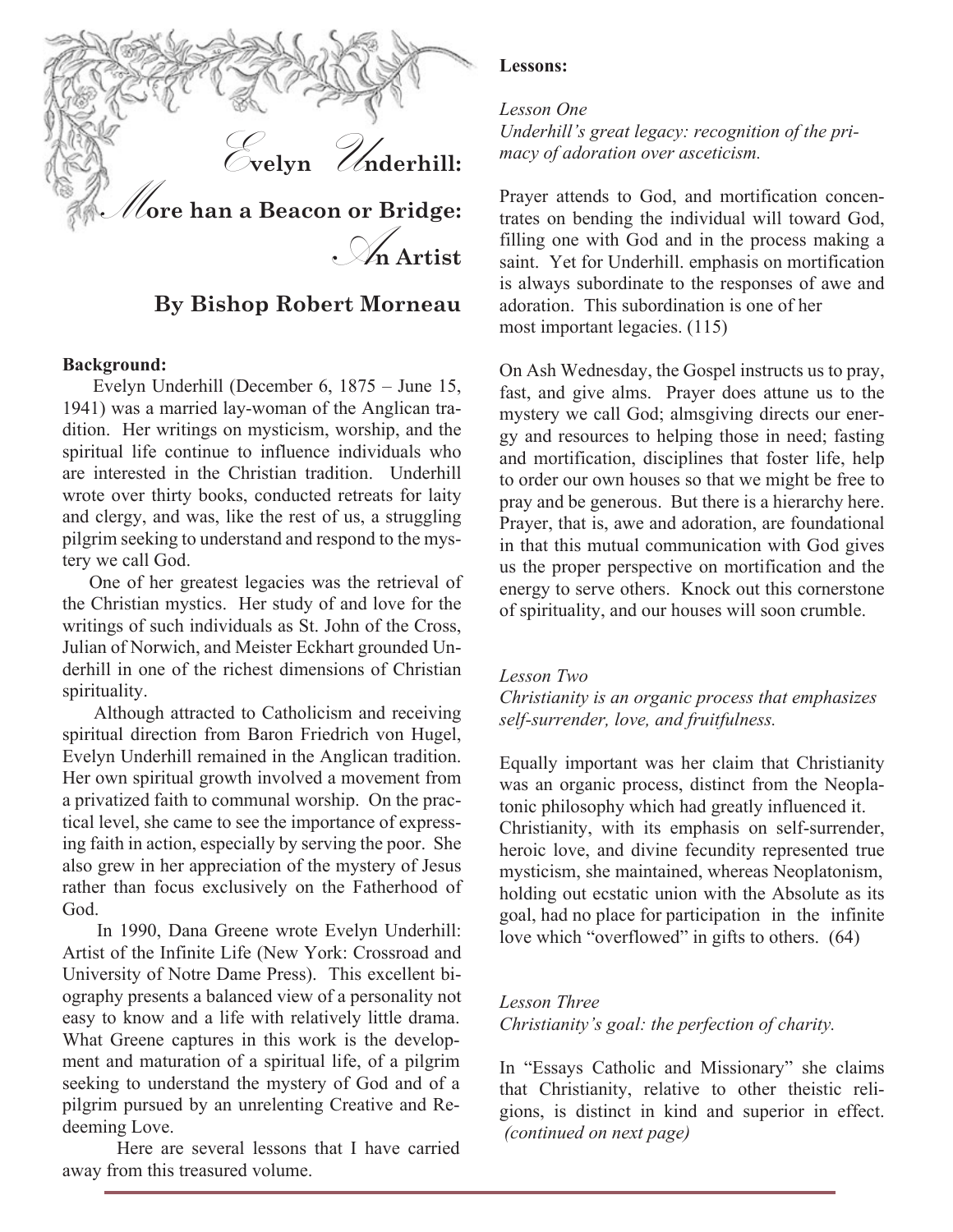Its richer, deeper, and more inclusive concept of God and its more adequate life-giving means of communion with him are both linked to the incarnation, which insured not mere access to the

Numinous but the ability to bring the Numinous into relationship with human life. An incarnate God is both infinite and personal, transcendent and immanent, Wholly Other yet in history and in each soul. Unlike forms of theism, Christianity's goal is not the attainment of an individual mystical experience, but the perfection of charity lived out in life. At its heart is not ritual obligation or creedal statement, but a life transformed by love. (103)

Two things are worthy of note here: Underhill's concept of God and her clarity about the goal of Christianity. The Christian God is incarnate while retaining the qualities of transcendence and infinity. Reason stumbles here before the light of faith. Our finite brains cannot comprehend divine mystery. What reason and common sense can comprehend and affirm is Christianity's claim that although mystic experience, ritual, and creeds have their place, and an important one at that, still everything revolves around love and charity. Only when life is transformed by love will the Kingdom come with its by-products of peace and joy.



 "An incarnate God is both infnite and personal, transcendent and immanent."

#### *Lesson Four*

*There are four ways of experiencing supernatural reality.*

The book is a discussion of the four ways through which men and women experience supernatural reality: in history and the great acts of humanity; in human personality through incarnation, that is, in Jesus Christ; in sacrament and symbols that serve as bridges to the unseen; and finally in prayer, which transforms and sanctifies human life. (102)

God is revealed through history and Jesus, sacraments and prayer. Salvation history records the marvelous deeds of God, be they creation itself, the covenant, or the founding of community in Israel or the Church. Jesus, son of God and son of Mary, discloses the very essence of the Godhead, a God of love, compassion, and forgiveness. Through the sacraments, God keeps breaking into time at all the key moments of human life. And, as people lift up their minds and hearts to God, we experience the intimacy that the Deity offers us.

#### *Lesson Five*

Intercession means an offering of our will and love to God.

When Evelyn Underhill spoke of intercession she meant a general offering of one's will and love to God, through Christ, so that the one who offered might become a means through which God's mercy, healing, and power might reach someone and achieve, not a particular purpose, but God's purpose for them.  $(132)$ 

Intercessory prayer is a tricky business. In asking the Lord's help for someone who is ill, or divine assistance in bringing about world peace, or grace to forgive an injury, the one making the request will be expected to become an agent of God's power. That's how sacramentality works – grace meditated through human agency. Thus, a passive intercessor who has no intention of taking on appropriate responsibility for the transformation of the world is simply barking up the wrong tree. Intercession doesn't work that way. Rather, when we dedicate our will to God and promise God our love, great things will happen, new miracles every day.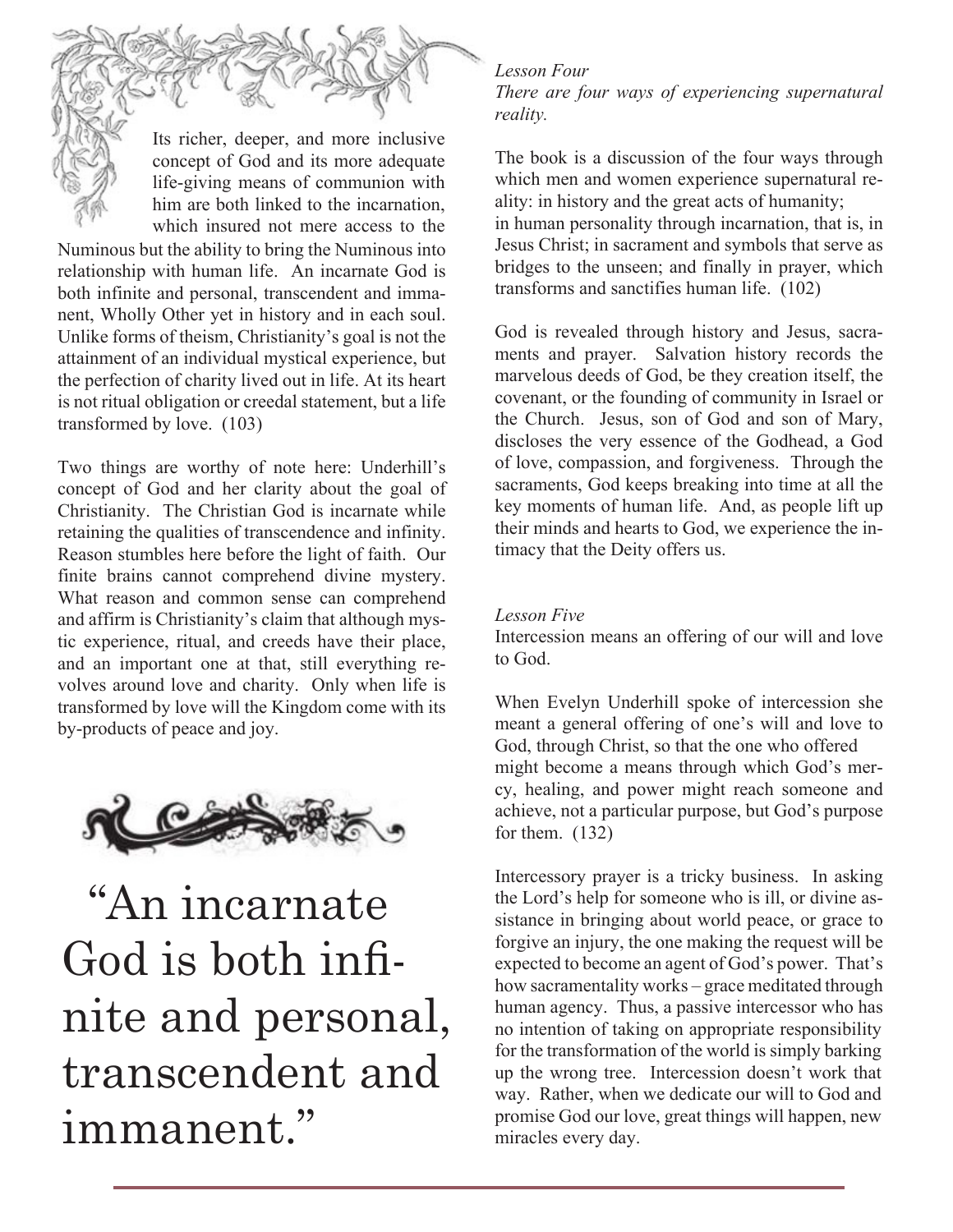

*Lesson Six How human experience opens us to the possibility of consciousness of God.*

Although she studied history and art and was infuenced by developments in modern psychology, philosophy and science, her focus was on human experience and the possibility it offered for the development of a consciousness of the transcendent, the eternal, the absolute, the infnite. Underhill asked the question so often ignored: What is the deepest human longing? She found her answer frst in the experience of the Western mystics who claimed that it was to behold love itself – that is, God – and second, in the experience of ordinary life that offers the opportunity to respond with awe and gratitude to that love. (6)

The feld of human knowledge is vast: physical sciences, social sciences, humanities, philosophy, and theology. The human mind hungers for knowledge just as the heart hungers and longs for love. These infnite longings are always frustrated because of our intellectual and affective limitations. So, choices have to be made. The mystics opted for the mystery of love and strove to experience that love directly. Access to that love lay in many directions, the primary one being human experience wherein divine love felt, elicits gratitude, wonder, and awe. Consciousness is not limited to the realm of time and space; consciousness seeks the infnite and the eternal.

"Prayer is a way of being in constant union and dialogue with God."

*Lesson Seven Prayer is a way of being in constant union and dialogue with God.*

Prayer, she says, does this work of transformation. It is not an action or a duty, or even an experience, but a vital relationship between the whole individual and the being of God. Initiated by God, it is nonetheless a mutual act, dependent both on grace and the will of the individual. More than a specific act, prayer is a state, a condition of soul at the heart of which is not intercession but adoration, the "awe-struck" love which brings with it a sense of humility and gratitude, a communion with God, and a self-offering. In short, prayer is the organic life, having adoration as its root, communion as its fower, and loving action as its fruit. (114)

Throughout the Christian tradition a constant theme is a holistic spirituality involving three elements: adoration (attention), communion (adherence), and loving action (abandonment). This way of life is grounded in prayer, that mutual dialogue wherein God and his creatures deepen their relationship. And the highest form of prayer is praise, a prayer grounded in adoration of divine love. The experience of prayer is transformative because it leads to gratitude, humility, and sacrifce. Prayer is the soul's heartbeat.

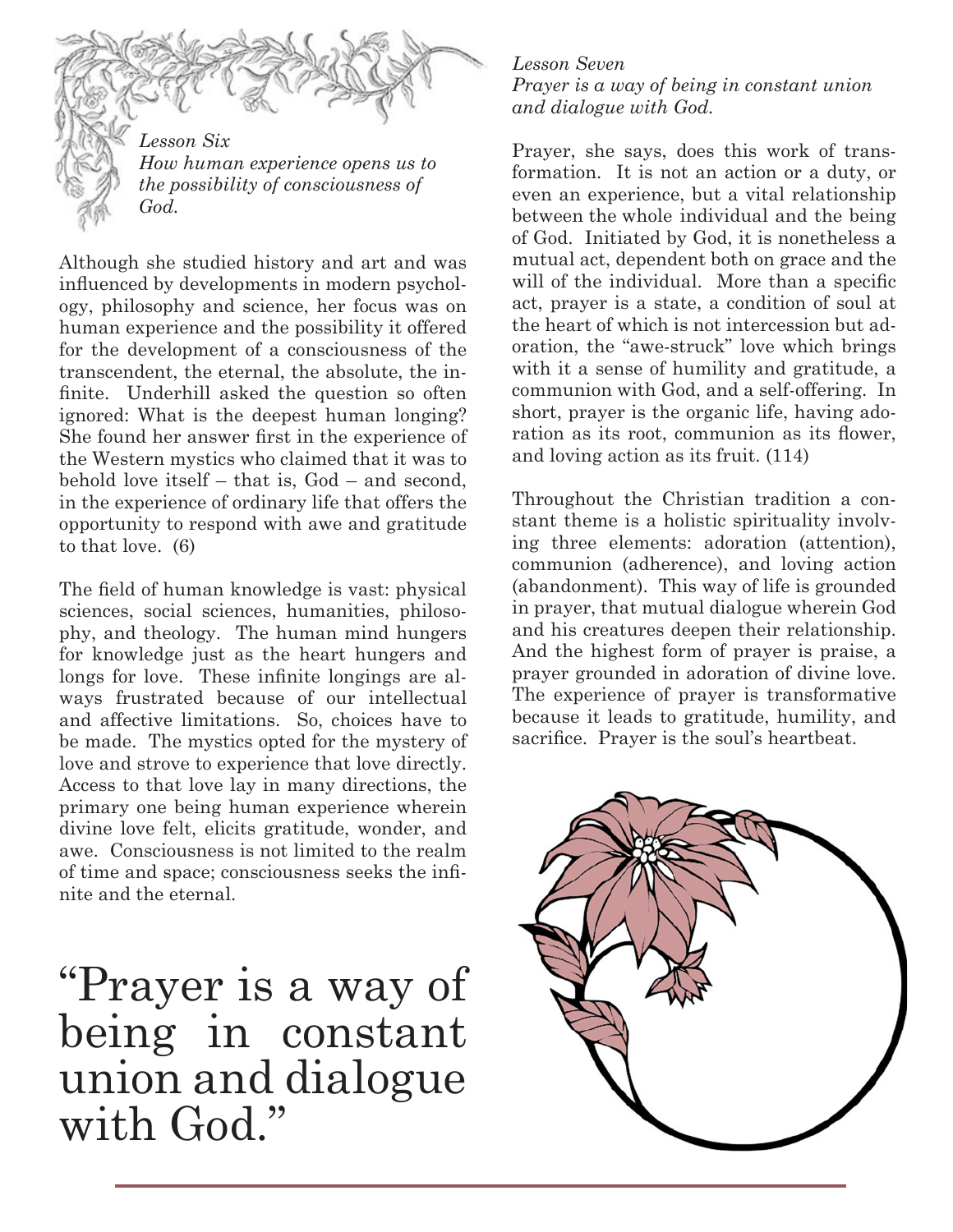

*Lesson Eight The spiritual life is "commerce" between God and us.*

Her most basic premise about the spiritual life, namely, that there is a personal holy presence and energy in which all things live and have their being; it prompts in those who recognize it not only acknowledgement but adoration. This holy presence has its most profound revelation in Jesus, is witnessed to by the lives of

the saints, and is available to each person. Participation in the holy presence is the spiritual life. It is not separate from life itself but is a particular way of apprehending it. The spiritual life is the "commerce" between a person and the holy presence – God – an exchange which can suffuse and take over all of life,radically transforming it as it gains control. (113)

To speak of the spiritual life is to speak of holy, gracious presence. Birds in the air and fsh in the sea are immersed in a milieu so pervasive as to be unnoticed. Human beings are in a divine milieu, a sacred presence. The challenge is to be aware of and respond to the holy mystery in which we live. The invitation is to participate in this life, a life called grace, and to allow this abiding presence to shape our days. Once we are truly aware of God's presence and acknowledge it, adoration becomes a possibility, even a way of life.

#### *Lesson Nine*

*Underhill's methodology involves close observation, inclusivity, and a sense of oneness.*

Here Underhill discloses her method and the source of her originality as a writer. Experience is the frst guide in understanding one's subject. The outer edges of experience are reached by what she called sympathetic imagination and imagined participation with the subject. From the time of her youth she wanted "to cultivate a habit of observation and interest in everything," and to have a mind "wide to embrace all sorts of things" and a "sense of one-ness" with our kind. Identifying these values with "worthy womanhood," she inculcated them so deeply that they became a way of understanding reality. Close observation, inclusivity, and a sense of oneness were the components of the methodology she applied both to life and to the study of the mystics. It was a learned methodology; one designated by social expectation of gender and the source of her perceptiveness both as a writer and a person. (48)

Finding one's method is like fnding one's voice. It is a way of negotiating reality and making good use of one's talents. Without a method we founder and often get lost in the maze of things. Without one's own voice there is no originality and sense of identity. Methodology draws us into the feld of discipline and habit. To be practiced in noticing things, to appreciating them from the inside, and to nurture a sensibility of the oneness of being is a method both profound and effective. It is also a method that leads to wisdom and creative action.

# "This holy presence has its most profound revelation in Jesus.."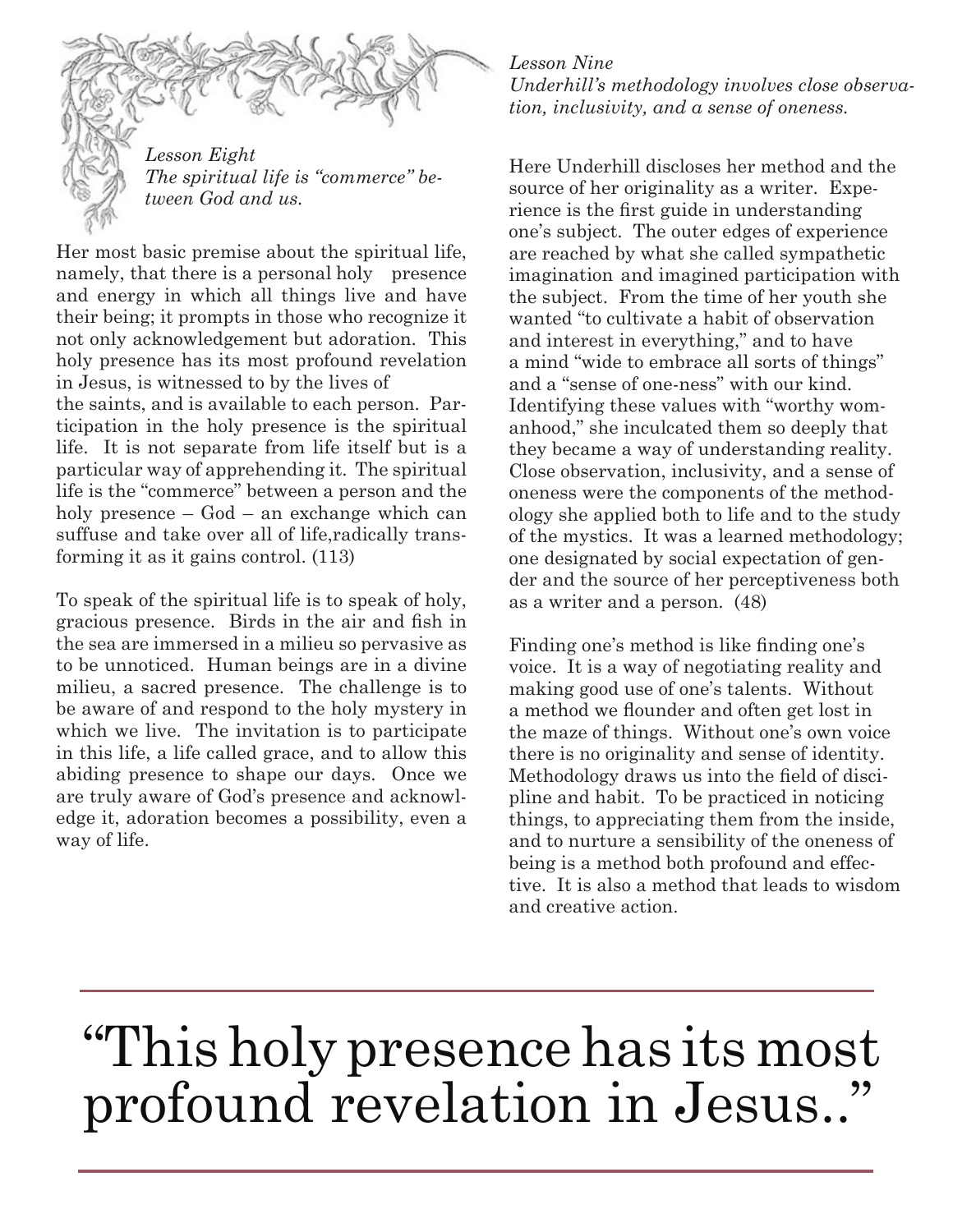

*Lesson Ten The great sin of devaluation of self and the inability to love oneself.*

Underhill epitomizes what has been called the greatest female sin – the devaluation of self and the inability to love oneself. For most of her life, Underhill was unable to experience for herself what she saw so clearly in the lives of the mystics – unearned love that makes one lovable. It was her greatest failure. (150)

It could be argued that women have no corner on the sin mentioned above: "the devaluation of self and the inability of love oneself." Is this not more universal than limited to gender? Are not all humans, male and female, vulnerable to low self-esteem, even self-disdain? For some graced reason, mystics knew themselves loved and responded to that blessedness by appropriating their intrinsic worth. This freed them to go forth and love others, helping them to discover their true value and worth. At times the mystics succeeded; at other times, the messages did not take root.

## *Spiritual Insights*

Italy changed her life; it taught her that beauty was a way to the infnite life for which she longed. (12)

The avenues into God's infnite life are many: truth, goodness, and beauty to name just a few. Often philosophers point the way into wisdom; saints are our guides into kindness; and, countries and their cultures can direct us into the radiant splendor we call beauty. Our holy longings are not without their resources.



Where the philosopher guesses and argues, the mystic lives and looks; and speaks, consequently, the disconcerting language of frsthand experience, not the neat dialectic of the schools. (50)

The discourse of frst-hand experience is disconcerting because it is so intimate and private. It is the dialect of lovers and no one on the outside can comprehend its lexicon. Mystics will always seem strange, even to the contemplative, because of the uniqueness of their encounter with God. As for philosophers and logians, anyone with a decent IQ has the key to their realm.



"The art of life," she had written in 1911, "is learned only in the living – lookers-on know nothing of the game." (77)

There is a certain knowledge obtainable by non-participants, but it is a second hand and often sterile knowledge. A case in point would be the scriptures: no one who does not live the word of God can really understand it. This was St. Augustine's problem when he was wandering in the abstract philosophical world. Only when he began to live God's will could Augustine understand its intrinsic meaning.

"Italy changed her life: it taught her that beauty was a way to the infnite life for which she longed."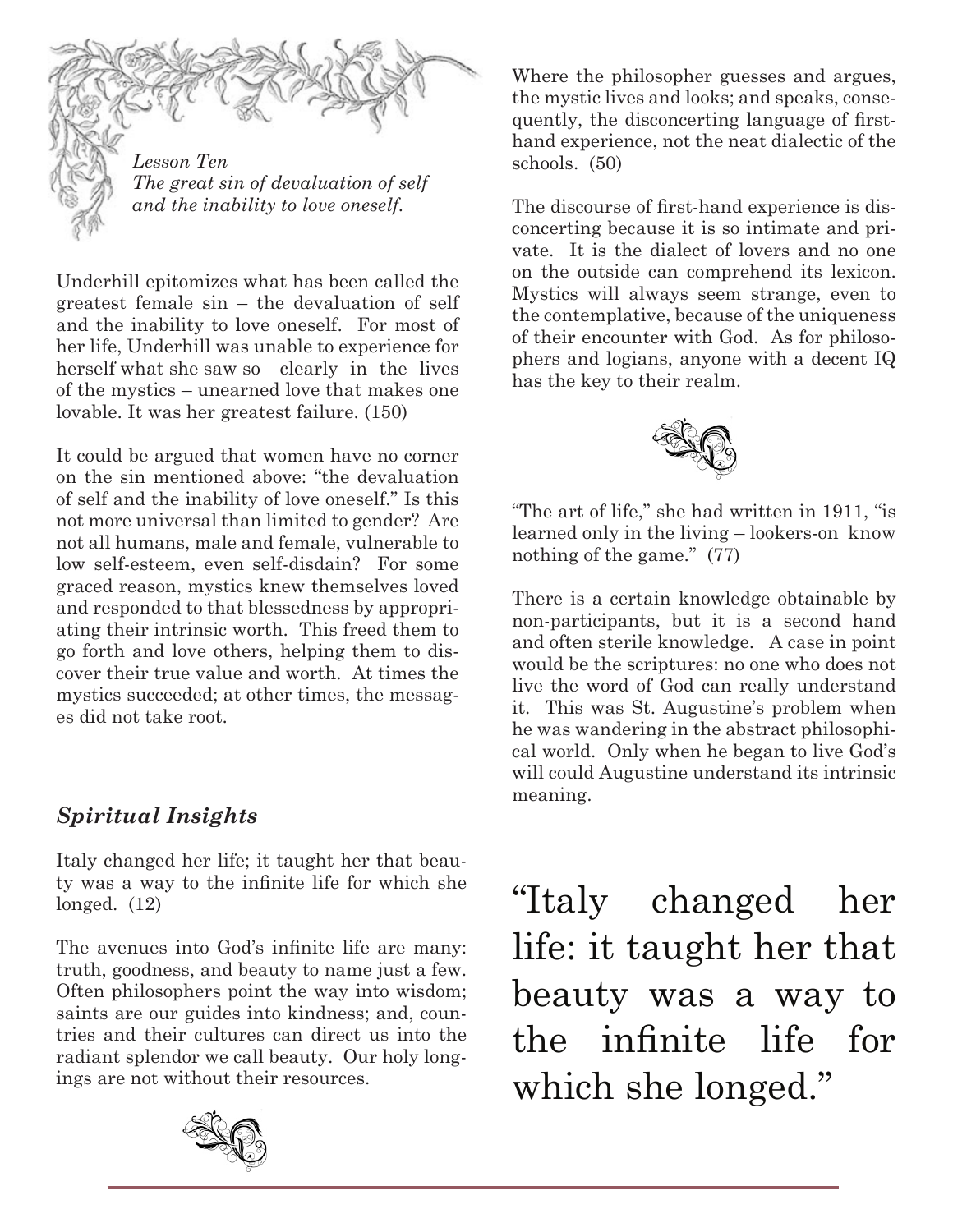

By sacramentalism she meant a corrective to "loftiness," and "pure mysticism," "the humble acceptance of grace through the medium of things - God coming into

our souls by means of humblest accidents – the intermingling of spirit and sense." (89)

Sacramentality is not only a lofty word in the theological defnition but one that tends to blur the beauty of the reality. For a sacrament offers the glorious mediation by which grace and nature begin their magic dance. A flower in the crannied wall, a burning bush, the lily in the feld, a small host have the potential of drawing the human soul into God's world. Grace can be a sneaky agent.



Like the artist, the mystic by giving full attention to one object learns its secrets. (125)

What we pay attention to is a primary indication of the meaning of our life. Artists are attentive to beauty, not just in general, but this beauty on the smile of a Mona Lisa. Mystics are attentive to love, not just an abstract love, but one incarnated in a divine manifestation. Artists and mystics are both seers and their gaze is so focused as to discover great secrets. Maybe not so much discover as to be open to a revelation of infnite worth.



"Lots of us manage to exist for years without ever sinning against society, but we sin against loveliness every hour of the day." (16)

There are sins of omission and commission. Both diminish life. Our need for God's grace is an hourly need since we are surrounded by loveliness (or as Gerard Manley Hopkins maintains: "The world is charged with the grandeur of God"). To by-pass beauty verges on sinfulness, not mere neglect. Blessed is that pilgrim who notices the loveliness of creation and responds in gratitude and joy.



. . . adoration, adherence, and cooperation; together they make up the spiritual life. (125)

George Herbert, in his powerful poem, "Trinity Sunday," prays to the triune God: "Enrich my heart, mouth, hands in me; / With faith, with hope, with charity; / That I may run, rise, rest in Thee." Herbert knew the components of spirituality: the heart refers to adherence; the mouth to adoration and praise; the hands to co-operation and creative action. Any holistic spirituality has a cognitive, affective, and behavioral element.



What drove her was the belief that her times needed experiences of "God-intoxicated" spirits, with "the great qualities of wildness and romance." (57)

Every meaningful life is a purpose-driven life. Some passion possesses the soul and takes it on a wild and romantic journey. For some, as for Evelyn Underhill, it is the conviction that people lack a personal experience of God. So she went in search of those pilgrims whose lives were "Godintoxicated." She found them in the mystics and recorded for anyone who was interested what that divine intoxication looked like and how it transformed body and soul.